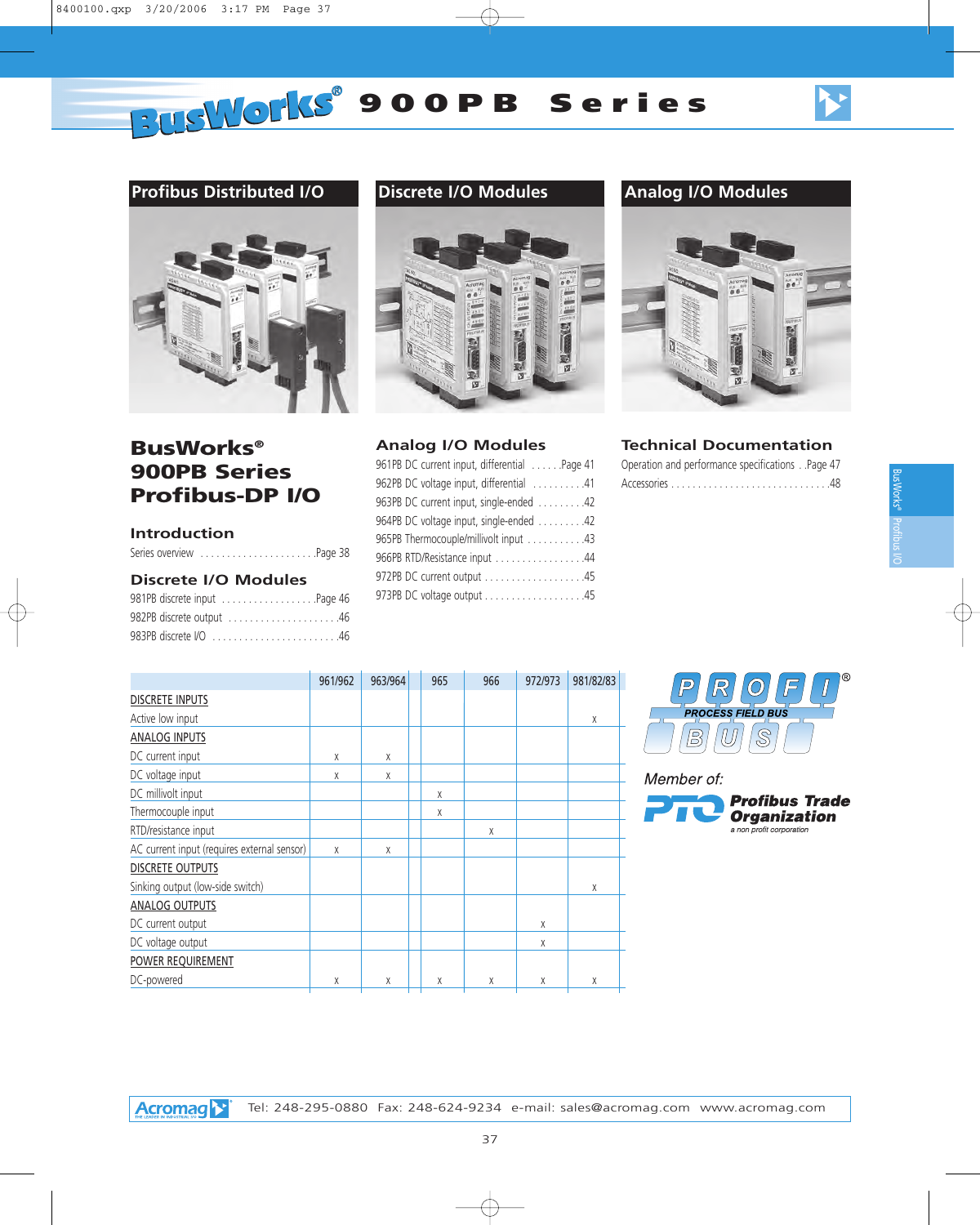



## **900PB Series ProfiBus-DP I/O Modules**

The 900PB series is a high-performance line of networked I/O modules. These units feature universal input/output ranges and an intelligent microcontroller to provide extreme flexibility and powerful monitoring and control capabilities. Select from a variety of analog and discrete I/O models to meet your application requirements.

Each module provides a direct network interface for your I/O signals. Unlike "block I/O" devices that combine a large and expensive processor block with snap-on I/O terminal blocks, 900PB modules handle the network interface and I/O processing in a single, compact multi-channel module. This space-saving approach is very costeffective for systems that need to add some I/O channels at an existing control site or network new, remote sites.

To ensure unsurpassed performance, these I/O modules employ advanced microcontroller technology. Isolated input, output, power, and network circuits increase noise/transient immunity and prevent ground loops. Status LEDs provide diagnostic feedback.

Self-diagnostics and sophisticated watchdog timers simplify maintenance and troubleshooting. The watchdog timer invokes a failsafe condition if host communication is lost. For further security, a second watchdog monitors the microcontroller for failed operations or a "lock-up" condition and automatically resets the unit.

**24HR** Ready to ship within 24-hours from stock. Backed by a 5-year warranty.

## ■ **Special Features**

- Direct Network Interface: Each module has a built-in microcontroller for communication. No bus coupler required.
- RS485/ProfiBus Network Communication: Highly immune to noise and operates over long distances
- Industry Standard ASIC: Siemens SPC3 intelligent ASIC to talk ProfiBus
- High-Speed Data Rates: Half-duplex RS485 with rates up to 12M baud
- Auto-Baud Rate Detection: Baud rate is set automatically
- Fully Isolated:

I/O, network, and power circuits isolated from each other for safety and noise immunity

- Nonvolatile Reprogrammable Memory: Allows the functionality of this device to be reliably reprogrammed thousands of times
- Self-Diagnostics & Watchdog Timers: Self-test simplifies maintenance. Profibus has defined failsafe mode for lost communication.



**Acromag**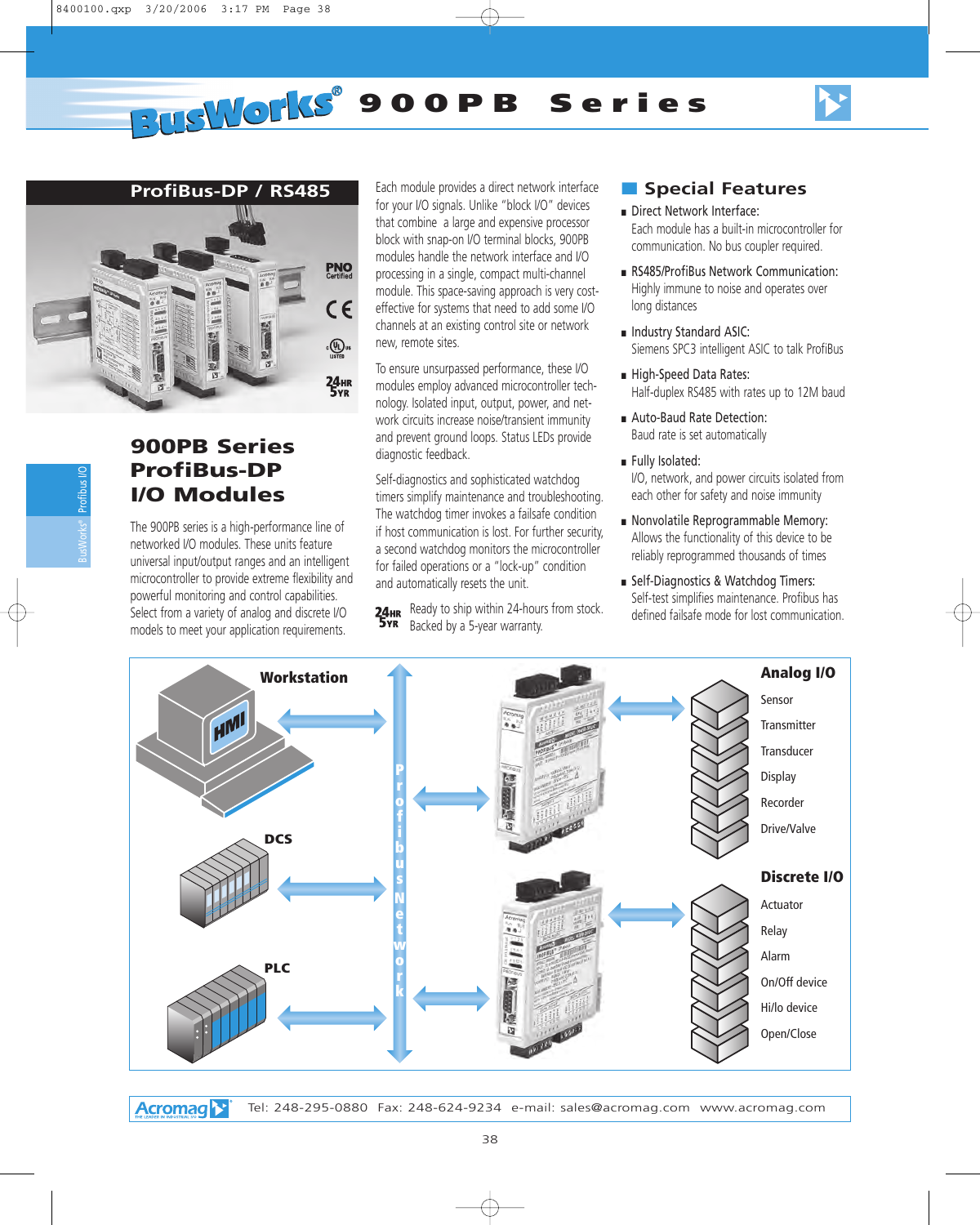## ■ **Discrete I/O**

These modules monitor discrete levels of various devices and/or provide on/off control capabilities depending on the model selected. Each module has up to twelve channels to save space and minimize costs. Models are available with inputor output-only, or bidirectional I/O configurations.

#### **Inputs**

■ Active-low inputs, 0 to 35V DC

#### **Outputs**

■ Sinking outputs, 0 to 35V DC, up to 500mA

#### **Functions**

- Monitor discrete state or level
- Control on/off, high/low, open/close switching
- Activate audible or visual alarms

## ■ **Analog Input**

These units monitor a wide variety of industrial machinery and equipment. They accept direct sensor inputs or DC process control signals from transducers, transmitters, and other instruments.

■ Thermocouple

- **Inputs**<br>**DC** current
- DC voltage RTD/resistance
- DC millivolts AC current

#### **Functions**

- Measure process variables
- Monitor machinery and industrial devices
- Acquire data from non-networked instruments

## ■ **Analog Output**

Analog output modules are ideal for controlling a wide variety of industrial equipment. The host defines the output of voltage or current signals to control speed, flow, temperature, frequency, level, force, torque, intensity, and many other physical properties.

### **Outputs**

- DC voltage
- DC current

#### **Functions**

- Write data to local displays or recorders
- Control drives, valves, and positioners





| 900PB Series I/O                 | <b>Block and Modular I/O Systems</b>            |
|----------------------------------|-------------------------------------------------|
| I/O modules are very economical. | Block I/O systems have high start-up costs.     |
| ection to network                | Expensive bus coupler required                  |
| nannels on one module            | Plug-in I/O modules or terminal blocks required |
| ide for twelve channels          | Five inches wide or more for twelve channels    |
| 36V DC power requirement         | May require special 5V power supply             |
| erminal blocks on top and bottom | Fixed wiring terminals on front of unit         |

**Acromag** Tel: 248-295-0880 Fax: 248-624-9234 e-mail: sales@acromag.com www.acromag.com

**Acromag** *Stand-alone*  $\blacksquare$  Direct connection  $\blacksquare$  Up to 12 ch  $\blacksquare$  One inch w  $\blacksquare$  Flexible 12-■ Pluggable t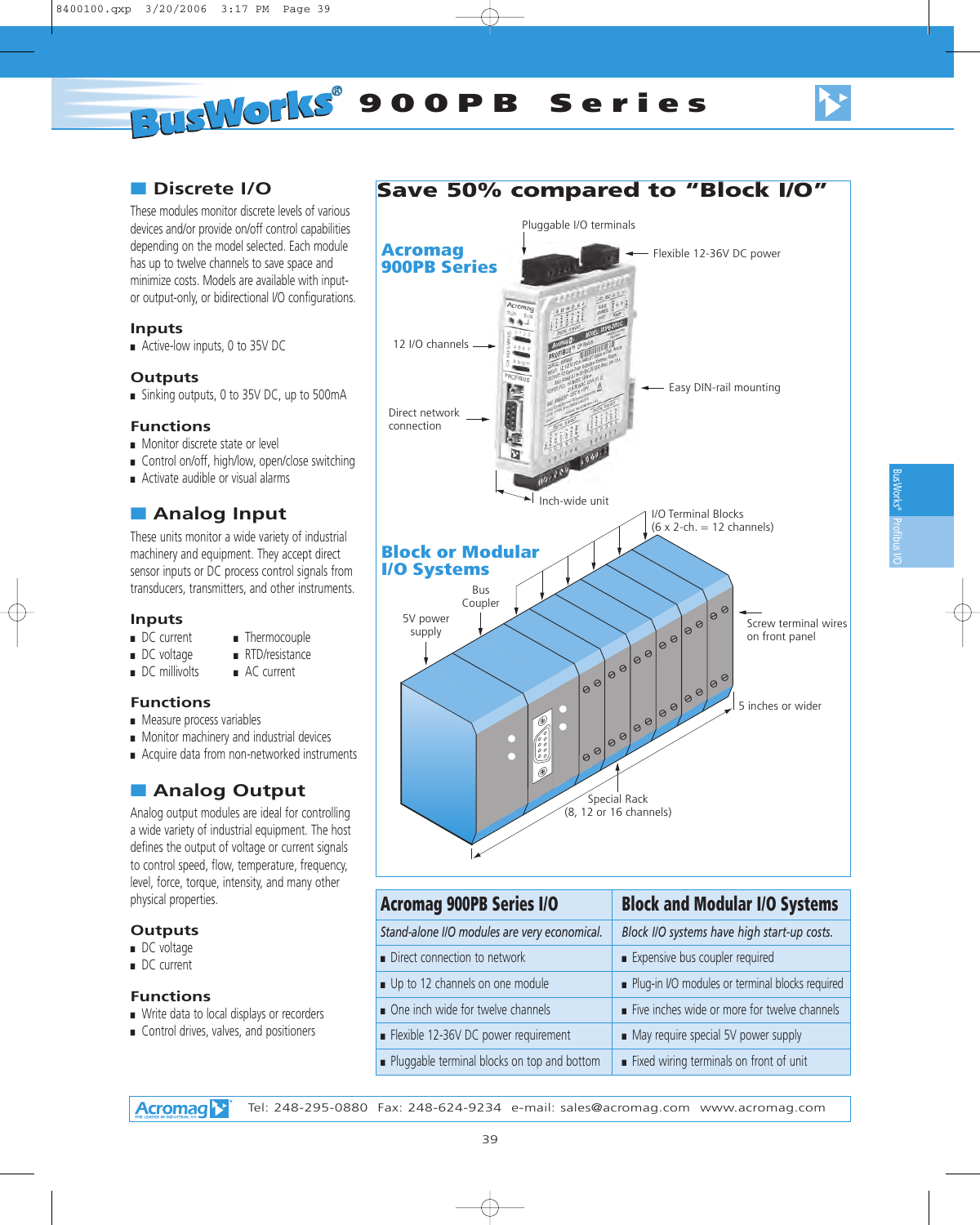## **Easy to Use**

Profibus-DP networks offer several advantages. They are proven, fast (up to 12Mbps without fiber optic cable), deterministic, and ideal for transmitting analog or discrete data. I/O devices are also easy to install and maintain. More than 1000 organizations worldwide, plus the Profibus Trade Organization (PTO), help nurture a growing user base, introduce new products, and provide technical support for this network technology.

Network devices, including Acromag's 900PB I/O modules, are easily installed and configured using network management software typically provided by the supplier of the host or master controller. The startup process is shown below.

## **Step 1: Set the slave address**

Using two rotary switches, as shown, set the slave address between 0 and 125 (00 to 7D Hex). The factory default setting is 126 (7EH) which allows programming via the network. Once the address is set, the module may be physically connected to the network or master.

## **Step 2: Add the I/O module to the network database**

Each I/O module, like all slave devices, is defined by a unique software file (\*.gsd file). The GSD file for each module is installed (or imported) into a network database for identification by the network management software.

Acromag GSD files are supplied at no-charge with each module. They are also available for download on the Acromag website or from the PTO at www.profibus.com.

## **Step 3: Configure the module**

Using the network management software, you configure each device as desired (address, ranges, sensor break detection, failure modes, etc.). When finished, the software will download the configuration to the master controller for communication.



Set switches to a valid slave address from 0 to 125 (00H to 7DH)

*Step 1: Rotate the switches on top of each 900PB module to set the desired network address.*



*Step 2: The network management software (SyCon from Lantronix shown above) lists Profibus devices available for configuration after their GSD files are copied to the software's directory using Windows Explorer.*



*(slave) is configured. A parameter data window shows the user-selected voltage input ranges. The menu above lists input range options individually*

*selectable for each 4-channel group.*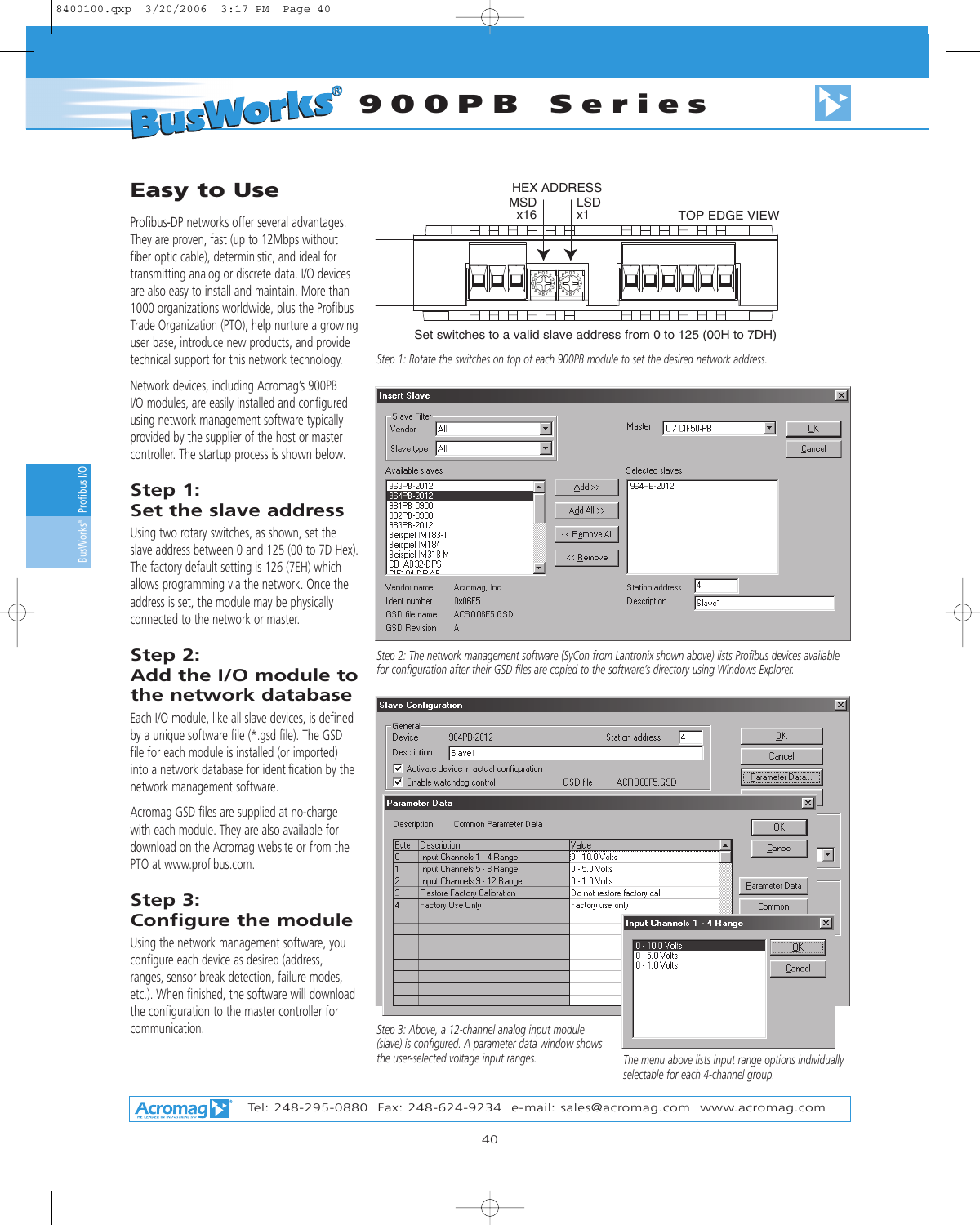# **PUSILOPIES** 900PB Series



## **961PB, 962PB Analog Input:**

## **6-Channel Differential Input: DC Current or DC Voltage Signals**

#### **Models**

961PB: 6 DC current input channels 962PB: 6 DC voltage input channels

## ■ **Description**

These modules provide an isolated Profibus-DP network interface for six analog input channels. Differential inputs eliminate ground loops and thus the need for isolators in many applications. Multi-range inputs accept signals from a variety of sensor and devices. High-resolution, low noise, A/D converters deliver high accuracy and reliability.

#### **Input Ranges**

DC Current (user-selectable ranges) 0 to 1mA, 0 to 11mA, 0 to 20mA, 4 to 20mA 0 to 20 amps AC (with optional AC sensor)

DC Voltage (user-selectable ranges) ±78mV to ±10V DC (eight range options)

#### **Network Communication**

Profibus-DP, RS-485 network up to 12Mbaud

#### **Power Requirement**

12 to 36V DC supply required

#### **Approvals**

Profibus PNO certified. CE marked. UL, cUL listed. Class I; Division 2; Groups A, B, C, D.





■ **Special Features**

- Standard Profibus-DP network communication with industry-standard ASIC (Siemens SPC3)
- 6-input stand-alone module is very economical
- Differential inputs eliminate ground loops
- Universal inputs support a variety of sensors
- High-resolution 16-bit  $\Sigma-\Delta$  A/D converters ensure precise, high accuracy measurements
- Compact packaging with pluggable terminals saves space and simplifies wiring
- Wide operational temperature range permits installation in extreme environments

### ■ **Performance**

#### ■ General Specifications

See Page 47 for communication and other specs.

#### ■ **Input**

Configuration Input ranges are selectable for a 3-channel group.

Accuracy Better than ±0.05% of span for nominal input ranges.

Analog to Digital Converter (A/D) 16-bit  $\Sigma$ -A converter.

Resolution 0.005% or 1 part in 20000.

Noise Rejection Normal Mode: Better than 40dB @ 60Hz. Common Mode: Better than 140dB @ 60Hz.

Input Filter Bandwidth -3dB at 3Hz, typical.

DC Current Input impedance 24.9 ohms.

DC Voltage Input impedance Greater than 110.5K ohms.

## ■ **Environmental**

Ambient Temperature Operating: -25 to 70°C (-13 to 158°F). Storage: -40 to 85°C (-40 to 185°F).

Relative Humidity

### 5 to 95%, non-condensing.

#### Isolation

1500V AC for 60 seconds or 250V AC continuous. 3-way isolation between I/O, network, and power.

## ■ **Ordering Info**

#### **Models**

961PB-2006 DC current input module, 6 differential channels

962PB-2006

DC voltage input module, 6 differential channels NOTE: Modules include GSD files on CD-ROM.

#### **Accessories (see Page 48)** 5020-350

AC current sensor. Used with 961PB DC current input models. One sensor per channel is required. See page 205.

PS5R-D24

Power supply (24V DC, 2.1A). See Power Supplies on Page 199.

TBK-B03

Optional terminal block kit, barrier strip style, 4 pcs. TBK-S03

Optional terminal block kit, spring clamp style, 4 pcs.

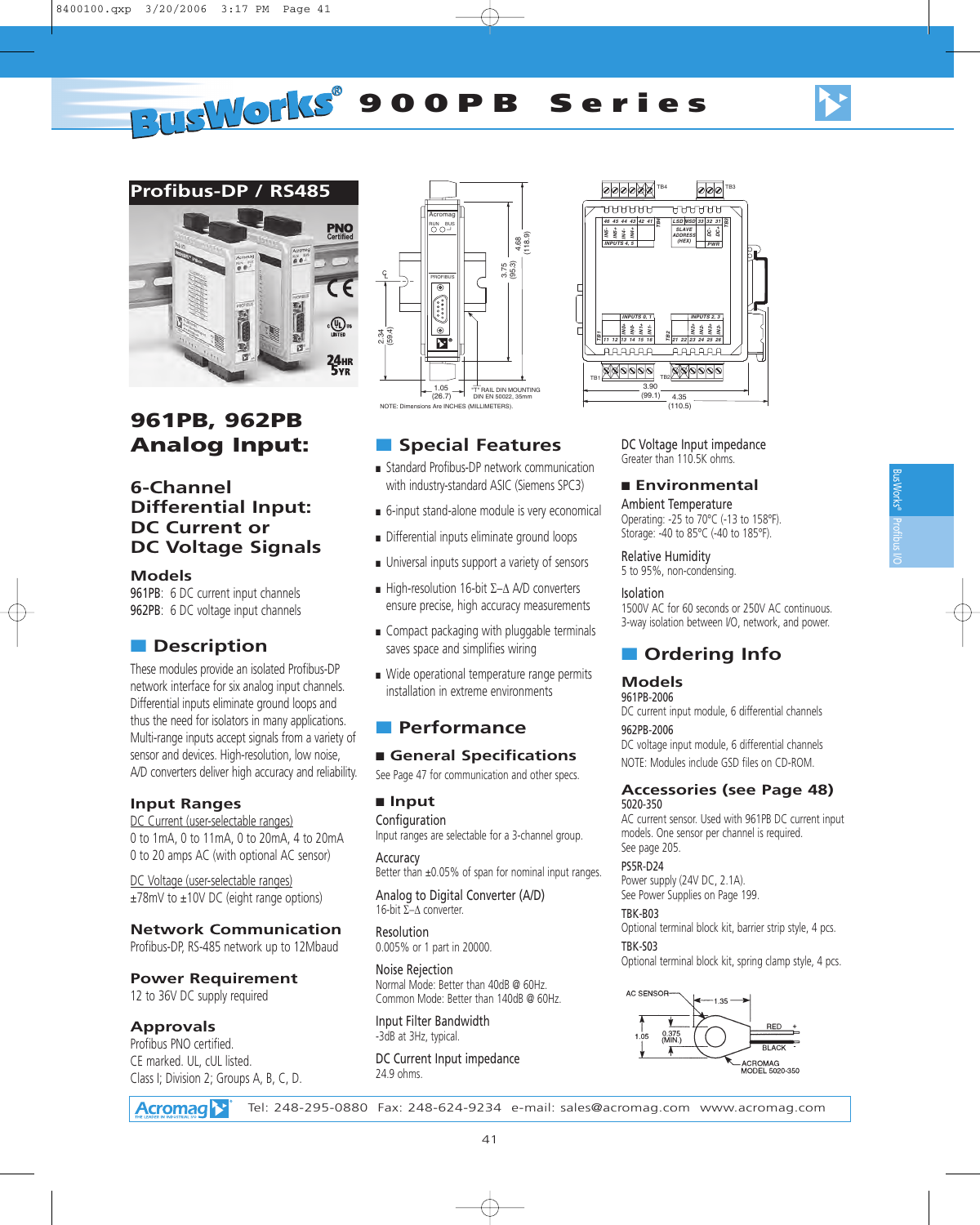# **PUSWOLKS** 900PB Series



## **963/964PB Analog Input:**

### **12-Channel Single-Ended Input: DC Current or DC Voltage Signals**

#### **Models**

963PB: 12 DC current input channels 964PB: 12 DC voltage input channels

## ■ **Description**

These modules provide an isolated Profibus-DP network interface for twelve analog input channels. Compact design saves space and lowers system costs. Multi-range inputs accept signals from a variety of sensors and devices. Highresolution, low noise, A/D converters deliver high accuracy and reliability.

#### **Input Ranges**

DC Current (user-selectable ranges) 0 to 1mA, 0 to 11mA, 0 to 20mA, 4 to 20mA 0 to 20 amps AC (with optional AC sensor)

DC Voltage (user-selectable ranges) ±1V, ±5V, or ±10V DC

#### **Network Communication**

Profibus-DP, RS-485 network up to 12Mbaud

#### **Power Requirement**

12 to 36V DC supply required

#### **Approvals**

Profibus PNO certified. CE marked. UL, cUL listed. Class I; Division 2; Groups A, B, C, D.





■ **Special Features**

- Standard Profibus-DP network communication with industry-standard ASIC (Siemens SPC3)
- 12-input module has very low cost per channel
- Universal DC inputs support a wide variety of industrial sensors and signals
- High-resolution 16-bit  $\Sigma-\Delta$  A/D converters ensure precise, high accuracy measurements
- Compact packaging with pluggable terminals saves space and simplifies wiring
- Wide operational temperature range permits installation in extreme environments

### ■ **Performance**

#### ■ General Specifications

See Page 47 for communication and other specs.

#### ■ **Input**

**Configuration** 

Input ranges are selectable on each terminal block for a group of four input channels (4-channel basis).

**Accuracy** Better than ±0.05% of span for nominal input ranges.

Analog to Digital Converter (A/D) 16-bit  $\Sigma-\Lambda$  converter.

Resolution 0.005% or 1 part in 20000, typical.

Noise Rejection Normal Mode: Better than 40dB @ 60Hz. Common Mode: Better than 140dB @ 60Hz.

Input Filter Bandwidth -3dB at 3Hz, typical.

DC Current Input impedance 49.9 ohms.

DC Voltage Input impedance Greater than 110.5K ohms.

## ■ **Environmental**

Ambient Temperature Operating: -25 to 70°C (-13 to 158°F). Storage: -40 to 85°C (-40 to 185°F).

#### Relative Humidity

5 to 95%, non-condensing.

#### Isolation

1500V AC for 60 seconds or 250V AC continuous. 3-way isolation between I/O, network, and power. Inputs share a common.

## ■ **Ordering Info**

#### **Models**

963PB-2012

DC current input module, 12 single-ended channels 964PB-2012

DC voltage input module, 12 single-ended channels NOTE: Modules include GSD files on CD-ROM.

#### **Accessories (see Page 48)** 5020-350

AC current sensor. Used with 963PB DC current input models. One sensor per channel is required. See page 205.

#### PS5R-D24

Power supply (24V DC, 2.1A). See Power Supplies on Page 199.

#### TBK-B03

Optional terminal block kit, barrier strip style, 4 pcs. TBK-S03

Optional terminal block kit, spring clamp style, 4 pcs.

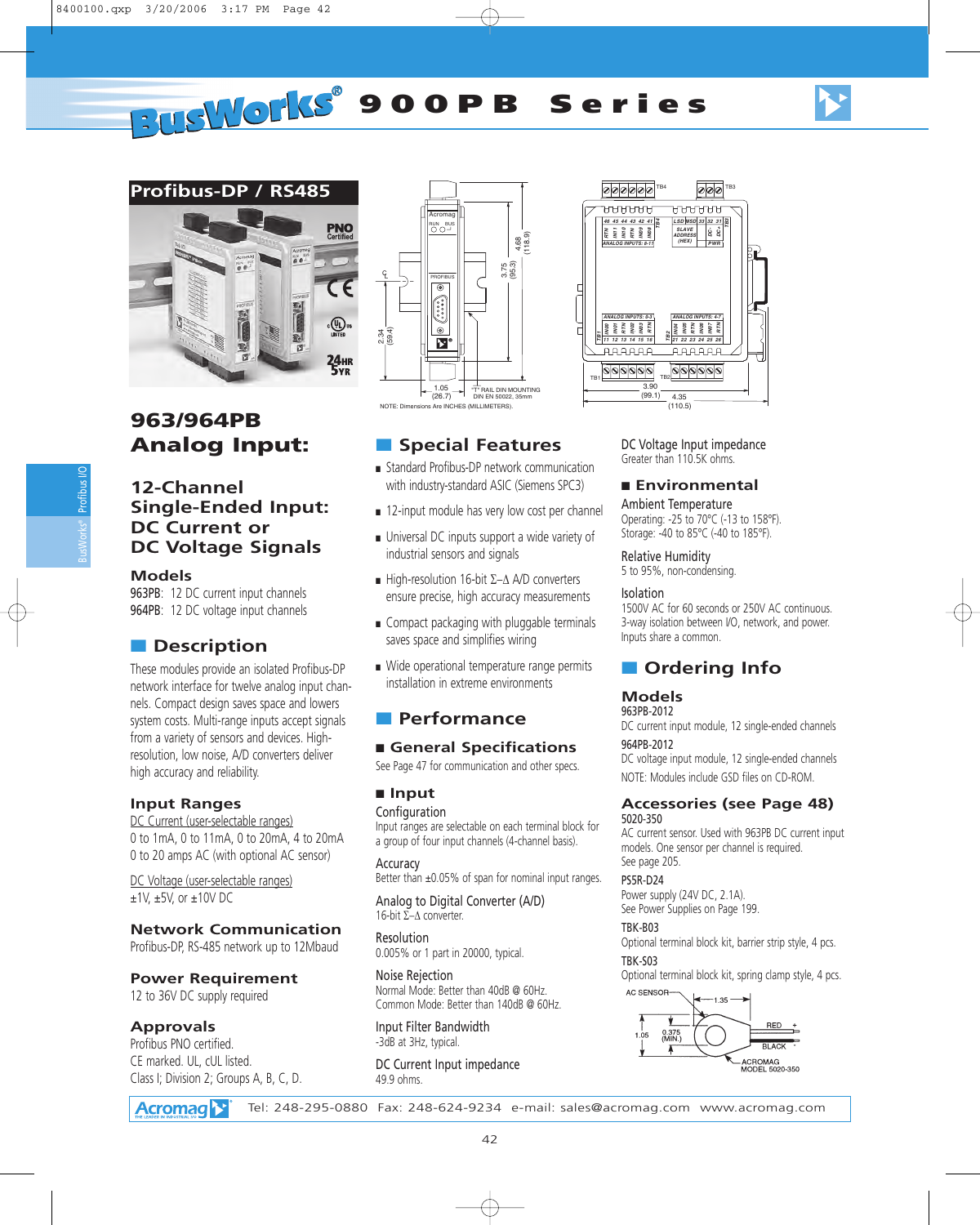# **PUSWOLKS** 900PB Series



## **965PB Analog Input:**

## **4 or 6-Channel Input: Thermocouple or Millivolt Signals**

## ■ **Description**

These modules provide an isolated Profibus-DP network interface for up to six input channels. Differential inputs eliminate ground noise and each terminal block includes a cold junction compensation (CJC) sensor for more precise temperature measurements. Multi-range inputs accept signals from a variety of sensors and devices. High-resolution, low noise, A/D converters deliver high accuracy and reliability.

#### **Input Ranges**

Thermocouple (user-selectable type) Type J, K, T, R, S, E, B, or N

DC Millivolts (user-selectable range) ±100mV or ±1V DC

#### **Network Communication**

Profibus-DP, RS-485 network up to 12Mbaud

#### **Power Requirement**

12 to 36V DC supply required

#### **Approvals**

Profibus PNO certified. CE marked. UL, cUL listed. Class I; Division 2; Groups A, B, C, D.





■ **Special Features**

- Standard Profibus-DP network communication with industry-standard ASIC (Siemens SPC3)
- 6-input stand-alone module is very economical
- Universal inputs support a variety of sensors
- Built-in CJC sensor on each terminal block produces more precise temperature measurements
- Thermocouple break detection (upscale or downscale) identifies sensor wiring failures
- High-resolution 16-bit  $\Sigma-\Delta$  A/D converters ensure precise, high accuracy measurements
- Compact packaging with pluggable terminals saves space and simplifies wiring
- Wide operational temperature range permits installation in extreme environments

#### ■ **Performance**

#### ■ General Specifications

See Page 47 for communication and other specs.

#### ■ **Input**

Configuration

| Input ranges are selectable for a 3-channel group.                                                                     |                                                                                                                                                                                                                                        |                                                                                                                                                                                                                                      |
|------------------------------------------------------------------------------------------------------------------------|----------------------------------------------------------------------------------------------------------------------------------------------------------------------------------------------------------------------------------------|--------------------------------------------------------------------------------------------------------------------------------------------------------------------------------------------------------------------------------------|
| Accuracy<br>Input<br>Type J<br>Type K<br>Type T<br>Type R<br>Type S<br>Type E<br>Type B<br>Type N<br>Type N<br>Voltage | Input Range<br>$-210$ to 760 °C<br>-200 to 1372°C<br>$-260$ to $400^{\circ}$ C<br>-50 to 1768°C<br>$-50$ to 1768 °C<br>-200 to 1000°C<br>260 to 1820°C<br>$-230$ to $-170^{\circ}$ C<br>-170 to 1300°C<br>$\pm 100$ mV or $\pm 1$ V DC | <b>Accuracy (typical)</b><br>$±0.5^{\circ}$ C<br>$±0.5^{\circ}$ C<br>$±0.5^{\circ}$ C<br>$+1.0^{\circ}$ C<br>$+1.0^{\circ}$ C<br>$+0.5^{\circ}$ C<br>$±1.0^{\circ}$ C<br>$±1.0^{\circ}$ C<br>$±0.5^{\circ}$ C<br>$\pm 0.1\%$ of span |
|                                                                                                                        |                                                                                                                                                                                                                                        |                                                                                                                                                                                                                                      |

Cold Junction Compensation (CJC) Accuracy  $±0.5$ °C.

Thermocouple Break Detection Upscale or downscale selection applies to all channels.

Analog to Digital Converter (A/D) 16-bit  $\Sigma-\Delta$  converter.

#### Noise Rejection

Normal Mode: Better than 40dB @ 60Hz. Common Mode: Better than 140dB @ 60Hz.

Input Filter Bandwidth -3dB at 3Hz, typical.

#### ■ **Environmental**

Ambient Temperature Operating: -25 to 70°C (-13 to 158°F). Storage: -40 to 85°C (-40 to 185°F).

Relative Humidity 5 to 95%, non-condensing.

#### Isolation

1500V AC for 60 seconds or 250V AC continuous. 3-way isolation between I/O, network, and power.

## ■ **Ordering Info**

#### **Models**

965PB-2004 4-channel thermocouple/millivolt input module 965PB-2006 6-channel thermocouple/millivolt input module NOTE: Modules include GSD files on CD-ROM.

#### **Accessories (see Page 48)** PS5R-D24

Power supply (24V DC, 2.1A). See Power Supplies on Page 199.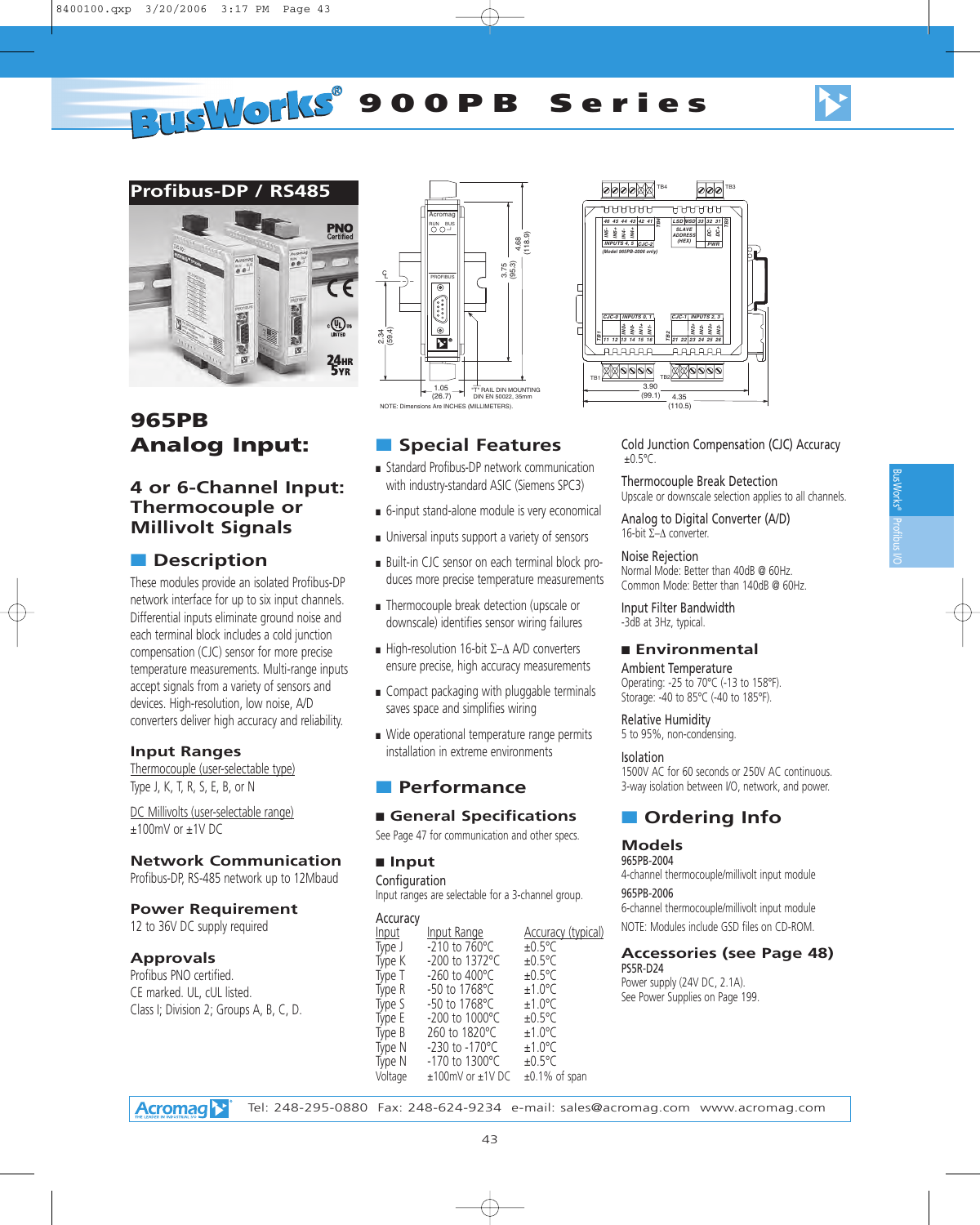

## **966PB Analog Input:**

## Profibus I/O BusWorks®

### **4 or 6-Channel Input: RTD or Resistance Signals**

## ■ **Description**

These modules provide an isolated Profibus-DP network interface for up to six input channels. Multi-range inputs accept signals from a variety of sensors and devices. High-resolution, low noise, A/D converters deliver high accuracy and reliability. 3-way isolation further improves the system performance.

### **Input Ranges**

RTD (user-selectable type) *2-wire and 3-wire RTDs are supported.* Platinum 100 ohm (alpha = 1.3850 or 1.3911) Nickel 120 ohm Copper 10 ohm

Resistance 0 to 500 ohms

### **Network Communication**

Profibus-DP, RS-485 network up to 12Mbaud

#### **Power Requirement**

12 to 36V DC supply required

#### **Approvals**

Profibus PNO certified. CE marked. UL, cUL listed. Class I; Division 2; Groups A, B, C, D.





## ■ **Special Features**

- Standard Profibus-DP network communication with industry-standard ASIC (Siemens SPC3)
- 6-input stand-alone module has much lower start-up cost than multi-piece block I/O systems
- Versatile RTD or ohmic inputs support a wide variety of industrial sensors and devices
- RTD break detection (upscale or downscale) identifies sensor wiring failures
- High-resolution 16-bit  $\Sigma-\Delta$  A/D converters ensure precise, high accuracy measurements
- Compact packaging with pluggable terminals saves space and simplifies wiring
- Wide operational temperature range permits installation in extreme environments

## ■ **Performance**

### ■ General Specifications

See Page 47 for communication and other specs.

#### ■ **Input**

Configuration Input ranges are selectable for a 3-channel group.

Accuracy

| Input Type | Input Range                | <b>Accuracy (typical)</b> |
|------------|----------------------------|---------------------------|
| Pt 100 ohm | $-200$ to 850 $^{\circ}$ C | $\pm 0.25^{\circ}$ C      |
| Ni 120 ohm | $-80$ to 320 $^{\circ}$ C  | $\pm 0.25^{\circ}$ C      |
| Cu 10 ohm  | $-200$ to $260^{\circ}$ C  | $±1.25^{\circ}$ C         |
| Resistance | 0 to 500 ohms              | ±0.05 ohms                |

#### RTD Break Detection

Upscale or downscale selection applies to all channels.

Analog to Digital Converter (A/D) 16-bit  $\Sigma-\Delta$  converter.

Noise Rejection Normal Mode: Better than 40dB @ 60Hz. Common Mode: Better than 130dB @ 60Hz.

Input Filter Bandwidth -3dB at 3Hz, typical.

Excitation Current 1mA DC typical, all RTD types.

#### ■ **Environmental**

Ambient Temperature Operating: -25 to 70°C (-13 to 158°F). Storage: -40 to 85°C (-40 to 185°F).

Relative Humidity 5 to 95%, non-condensing.

#### Isolation

1500V AC for 60 seconds or 250V AC continuous. 3-way isolation between I/O, network, and power. Inputs share a common.

## ■ **Ordering Info**

#### **Models**

966PB-2004 4-channel RTD/resistance input module

966PB-2006 6-channel RTD/resistance input module NOTE: Modules include GSD files on CD-ROM.

#### **Accessories (see Page 48)**

PS5R-D24 Power supply (24V DC, 2.1A). See Power Supplies on Page 199.

#### TBK-B03

Optional terminal block kit, barrier strip style, 4 pcs. TBK-S03

Optional terminal block kit, spring clamp style, 4 pcs.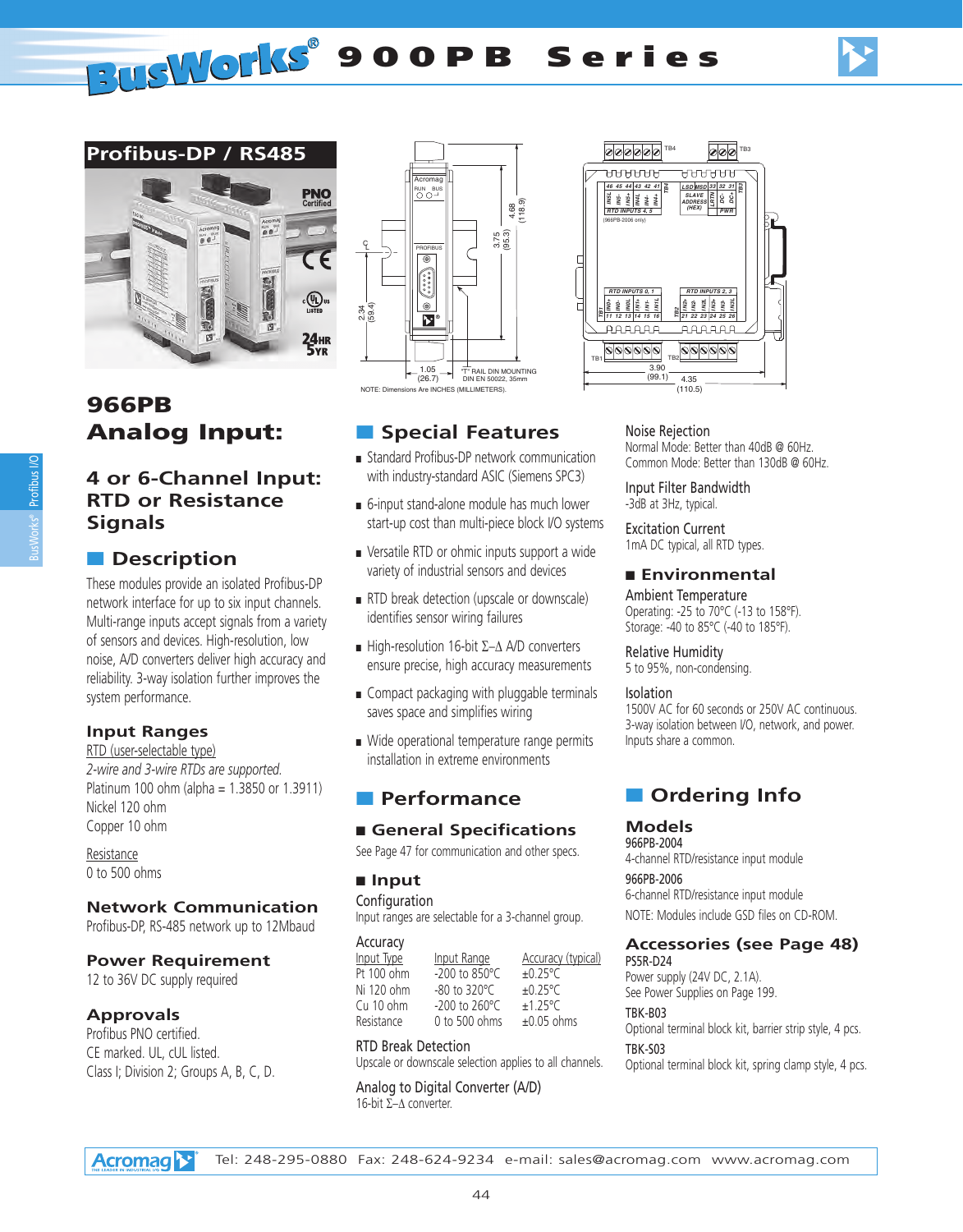**PUSILOPIES** 900PB Series



## **972/973PB Analog Output:**

### **4 or 6-Channel Output: DC Current or DC Voltage Signals**

#### **Models**

972PB: DC current output channels 973PB: DC voltage output channels

## ■ **Description**

These modules provide up to six channels of analog output. Multi-range outputs support a wide variety of industrial devices. They can drive displays and recorders, control drives, or send analog signals to other systems. High-resolution, low noise, D/A converters deliver high accuracy and reliability. 3-way isolation further improves system performance.

#### **Output Ranges**

DC Current (user-selectable ranges) 0 to 1mA, 0 to 20mA, or 4 to 20mA

DC Voltage (user-selectable ranges) 0 to 1V, 0 to 5V, or 0 to 10V DC

**Network Communication**

Profibus-DP, RS-485 network up to 12Mbaud

**Power Requirement**

16 to 36V DC supply required

#### **Approvals**

Profibus PNO certified. CE marked. UL, cUL listed. Class I; Division 2; Groups A, B, C, D.



## ■ **Special Features**

- Standard Profibus-DP network communication with industry-standard ASIC (Siemens SPC3)
- 6-input stand-alone module has much lower start-up cost than multi-piece block I/O systems
- Universal DC outputs support a wide variety of signals and industrial devices
- Three selectable failsafe modes (0%, last-state, or pre-defined) help prevent unsafe conditions
- Compact packaging with pluggable terminals saves space and simplifies wiring
- Wide operational temperature range permits installation in extreme environments

## ■ **Performance**

#### ■ General Specifications

See Page 47 for communication and other specs.

Configuration Output ranges are selectable on a channel to channel basis.

#### ■ **Output**

Accuracy Better than ±0.1% of span, typical. 1.6% for 0 to 1mA range. 0.8% for 0 to 1V range.

Digital to Analog Converter (D/A) 12-bit converter.

Current Output Compliance 12V minimum, 13V typical.

Current Output Load Resistance Range 0 to 625 ohms, typical.

Voltage Output Source Current 0 to 10mA DC, maximum.

#### ■ **Environmental**

#### Ambient Temperature Operating:

972PB-200x models -25 to 60°C (-13 to 158°F). 973PB-200x models: -25 to 70°C (-13 to 140°F). Storage: -40 to 85°C (-40 to 185°F).

*RTN*

*RTN*

*ANALOG OUTPUTS*

 $0000000$ 

*RTN V3+*

TB3

*TB3*

*DC- 32 DC+ LSD MSD 33 31 PWR*

000

*SLAVE ADDRESS (HEX)*

**AAAAAA** 

#### Relative Humidity

5 to 95%, non-condensing.

#### Isolation

*RTN V2+ TB2*

*ANALOG OUTPUTS* 

᠊ᡉᠣᠣᠣᠣ

*RTN V0+*

TB1

*TB1 V1+ RTN*

*11 12 14 15 22 23 25 26*

*13 16 21 24*

TB2

 $3.90$  $(99.1)$ 

4.35  $(110.5)$ 

1500V AC for 60 seconds or 250V AC continuous. 3-way isolation between I/O, network, and power. Outputs share a common.

## ■ **Ordering Info**

#### **Models**

972PB-2004 DC current output module, 4 channels

972PB-2006 DC current output module, 6 channels

973PB-2004 DC voltage output module, 4 channels

973PB-2006 DC voltage output module, 6 channels NOTE: Modules include GSD files on CD-ROM.

### **Accessories (see Page 48)**

PS5R-D24 Power supply (24V DC, 2.1A). See Power Supplies on Page 199.

TBK-B03 Optional terminal block kit, barrier strip style, 4 pcs. TBK-S03

Optional terminal block kit, spring clamp style, 4 pcs.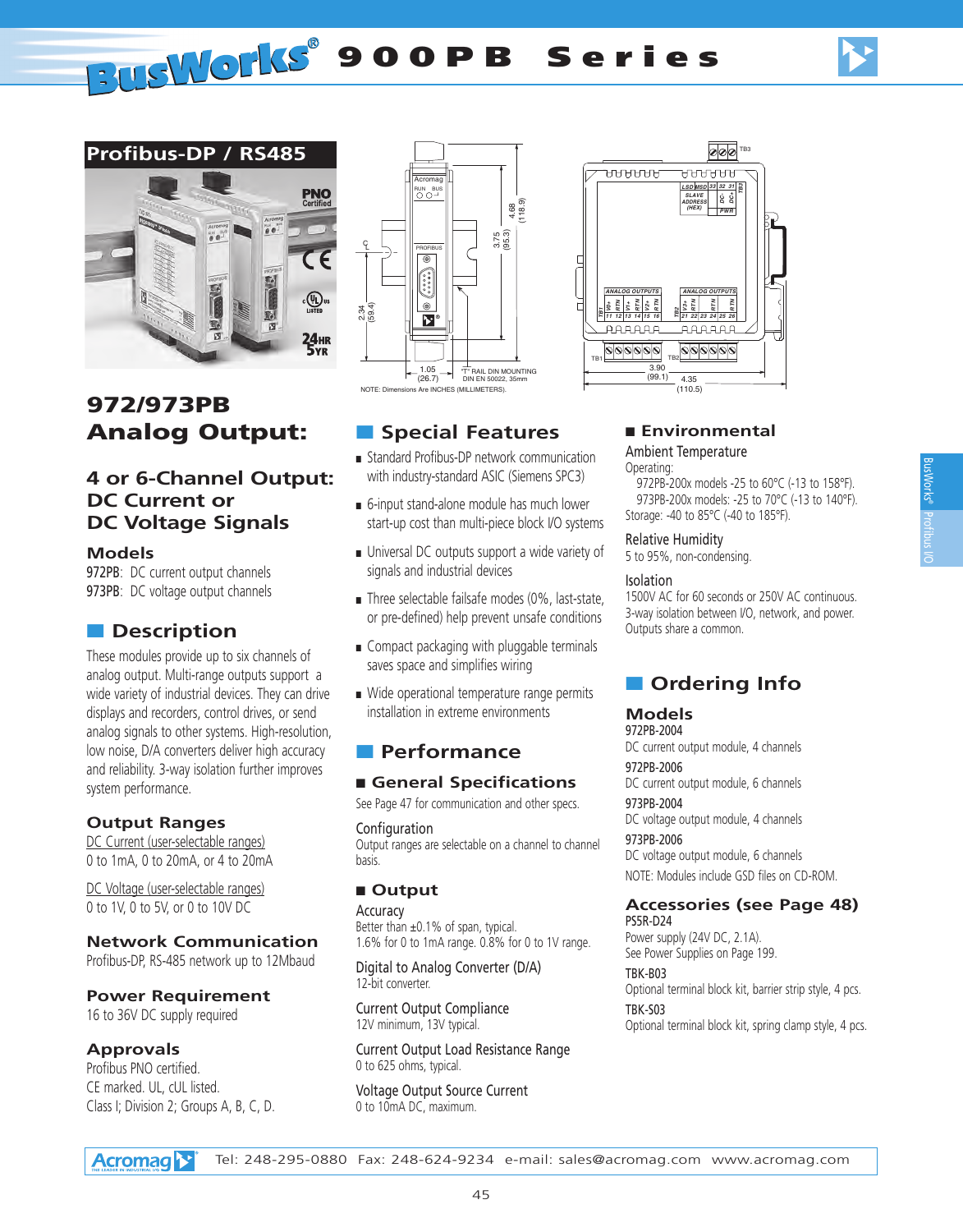

## **981/982/983PB Discrete I/O:**

## **12-Channel I/O: Active-Low Inputs, Sinking Outputs (Low-Side Switching)**

#### **Models**

981PB: 12 input channels 982PB: 12 output channels 983PB: 12 input/output channels

## ■ **Description**

These modules provide an isolated Profibus-DP network interface for twelve discrete input and/or output channels. The outputs provide direct on/off, high/low, or open/close control of industrial devices. The inputs sense the status of motors, pumps, valves and other equipment. The 983PB model with tandem I/O provides output level control and status verification in one unit.

### **Input Range**

0 to 35V DC

## **Output Range**

0 to 35V DC

## **Network Communication**

Profibus-DP, RS-485 network up to 12Mbaud

## **Power Requirement**

12 to 36V DC supply required

## **Approvals**

Profibus PNO certified. CE marked. UL, cUL listed. Class I; Division 2; Groups A, B, C, D.



#### 000000 000 TB4 TB3 **AAAAAA AAAAAA** *TB4 TB3 EXC1 46 CH 0 45 44 41 CH 2 43 CH3* **b**  $\frac{1}{2}$  *CH3* **b** *LSD MSD 33 31 DC- 32 DC+ SLAVE RTN CH11 CH 9 CH 8 CH10 EXC3 ADDRESS PWR (HEX) DIGITAL IN or OUT DIGITAL IN or OUT DIGITAL IN or OUT EXC2 CH 1 RTN CH 4 CH 5 CH 7 RTN CH 6* ц *TB1 TB2 11 12 14 15 22 23 25 26 13 16 21 24* **AAAAAA** TB1 TB2  $3.90$  $(99.1)$ 4.35  $(110.5)$

## ■ **Special Features**

- Standard Profibus-DP network communication with industry-standard ASIC (Siemens SPC3)
- 12-channel stand-alone module has far lower start-up cost than multi-piece block I/O systems
- 0-35V DC solid-state logic interface can monitor or control a wide variety of devices
- Bidirectional I/O models facilitate loopback monitoring of the output state
- Socketed SIP resistors provide input and output 5.6K ohm pull-ups to the excitation supply
- Three selectable failsafe modes (off, last-state, or pre-defined) help prevent unsafe conditions
- Compact packaging with pluggable terminals saves space and simplifies wiring
- Wide operational temperature range permits installation in extreme environments

## ■ **Performance**

#### ■ General Specifications

See Page 47 for communication and other specs.

#### ■ **Input** (981 & 983 models)

Input Type Twelve active-low, buffered inputs, with a common connection. Built-in 5.6K ohm pullups to excitation terminal socketed for 4-channel groups.

Input Signal Voltage Range 0 to 35V DC, maximum.

Input Impedance 100K ohms, typical.

Input Signal Threshold TTL compatible with 100mV of hysteresis, typical.

## ■ **Output** (982 & 983 models)

Output Type 12 independent, open-drain, DMOS MOSFET switches.

Output Voltage Range 0 to 35V DC max. (0 to 500mA/channel continuous).

Output ON Resistance 0.28 ohms maximum.

#### ■ **Environmental**

Ambient Temperature Operating: -25 to 70°C (-13 to 158F). Storage: -40 to 85°C (-40 to 185°F).

Relative Humidity 5 to 95%, non-condensing.

#### Isolation

1500V AC for 60 seconds or 250V AC continuous. 3-way isolation between I/O, network, and power.

### ■ **Ordering Information**

#### **Models**

981PB-2012 Discrete input module, 12 channels 982PB-2012 Discrete output module, 12 channels

983PB-2012 Discrete input/output module, 12 channels

NOTE: Modules include GSD files on CD-ROM.

## **Accessories (see Page 48)**

PS5R-D24 Power supply (24V DC, 2.1A). See Power Supplies on Page 199.

#### TBK-B03

Optional terminal block kit, barrier strip style, 4 pcs. TBK-S03

Optional terminal block kit, spring clamp style, 4 pcs.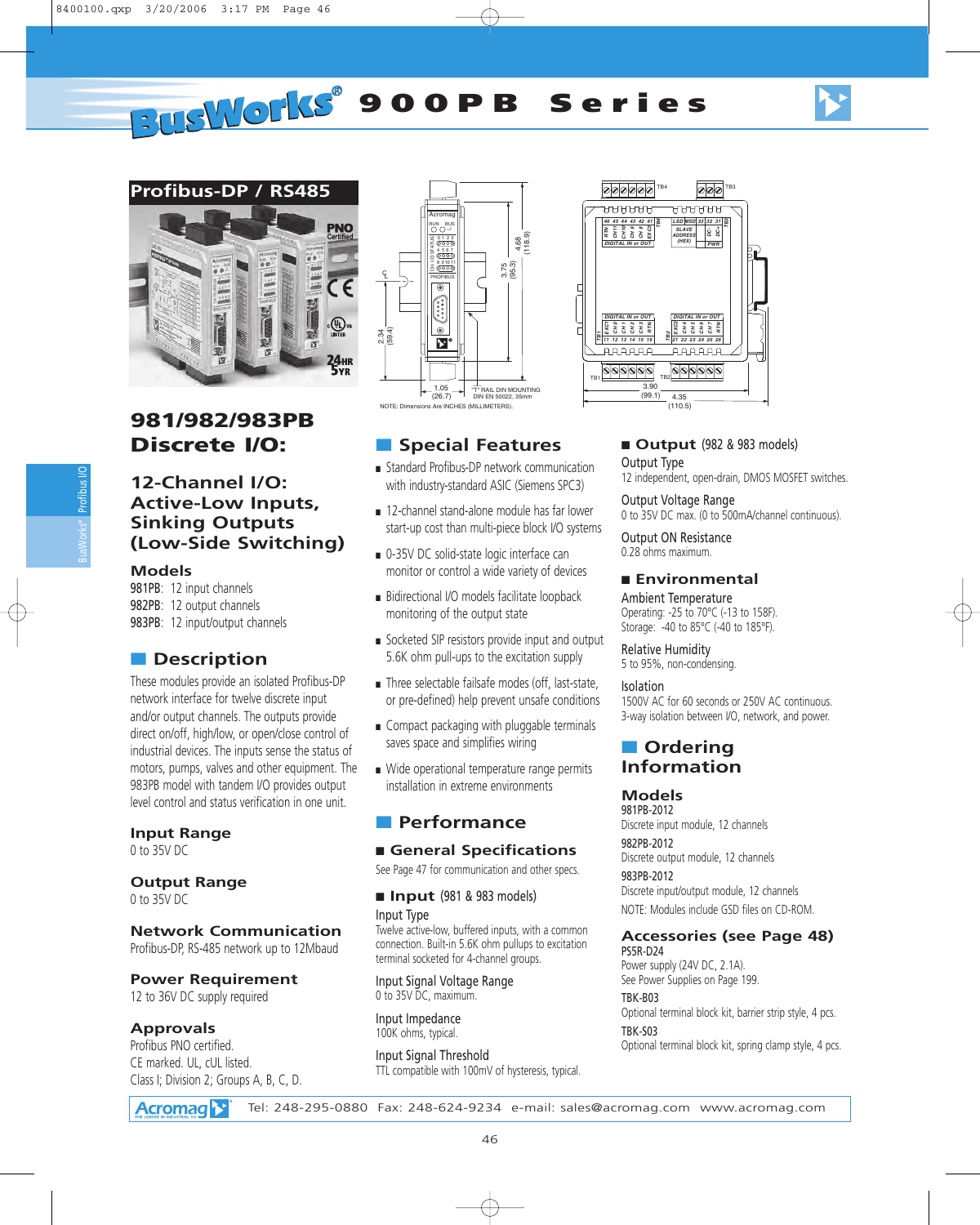

## **General Operation and Performance Specifications**

*The following specifications are common to all 900PB Series I/O modules.*

#### ■ **Communication**

#### Interface Standard

Isolated, 3-wire RS-485 multi-drop, half-duplex, asynchronous.

#### Command/Response Protocol

Standard ProfiBus DP (Master/Slave) protocol per European Norm EN50170.

#### Baud Rate

Supports rates of 9600, 19.2K, 44.45K, 93.75K, 187.5K, 500K, 1.5M, and 12M bits per second, auto-detected.

#### Communication Distance

Up to 1200 meters without a repeater using Type A wire (<30pF/m).

1200m @ 115Kbps or less 1000m @ 187.5Kbps 400m @ 500Kbps 200m @ 1.5Mbps 100m @ 12Mbps

#### Address

Set via two rotary hexadecimal switches or via the Set Slave Address command. Valid setting is 0-125. Address 126 (7EH) is factory default address.

#### Maximum Message Size

Up to 32 bytes recommended, extendable up to 244 bytes of data/node/message, plus 11 bytes of overhead (data frame).

#### Network Capacity

Multi-drop up to 31 modules, plus a host, without a repeater. Up to 125 modules plus a host if four repeaters are used (one for every 31 nodes).

#### ■ **Environmental**

#### Isolation

I/O channel, power, and network circuits are isolated from each other for common-mode voltages up to 250VAC, or 354V DC off DC power ground, on a continuous basis (will withstand 1500VAC dielectric strength test for one minute without breakdown). Complies with test requirements of ANSI/ISA-82.01- 1988 for voltage rating specified.

#### ■ **Electromagnetic Compatibility (EMC)**

Immunity per European Norm EN50082-1. Emissions per European Norm EN50081-1.

Electrostatic Discharge (ESD) Immunity Per EN61000-4-2.

Radiated Field Immunity (RFI) Per EN61000-4-3 and ENV50204.

Electrical Fast Transient Immunity (EFT) Per EN61000-4-4.

Conducted RF Immunity (CRFI) Per EN61000-4-6.

Surge Immunity Per EN61000-4-5.

Radiated Frequency Emissions Per EN55022 Class B.